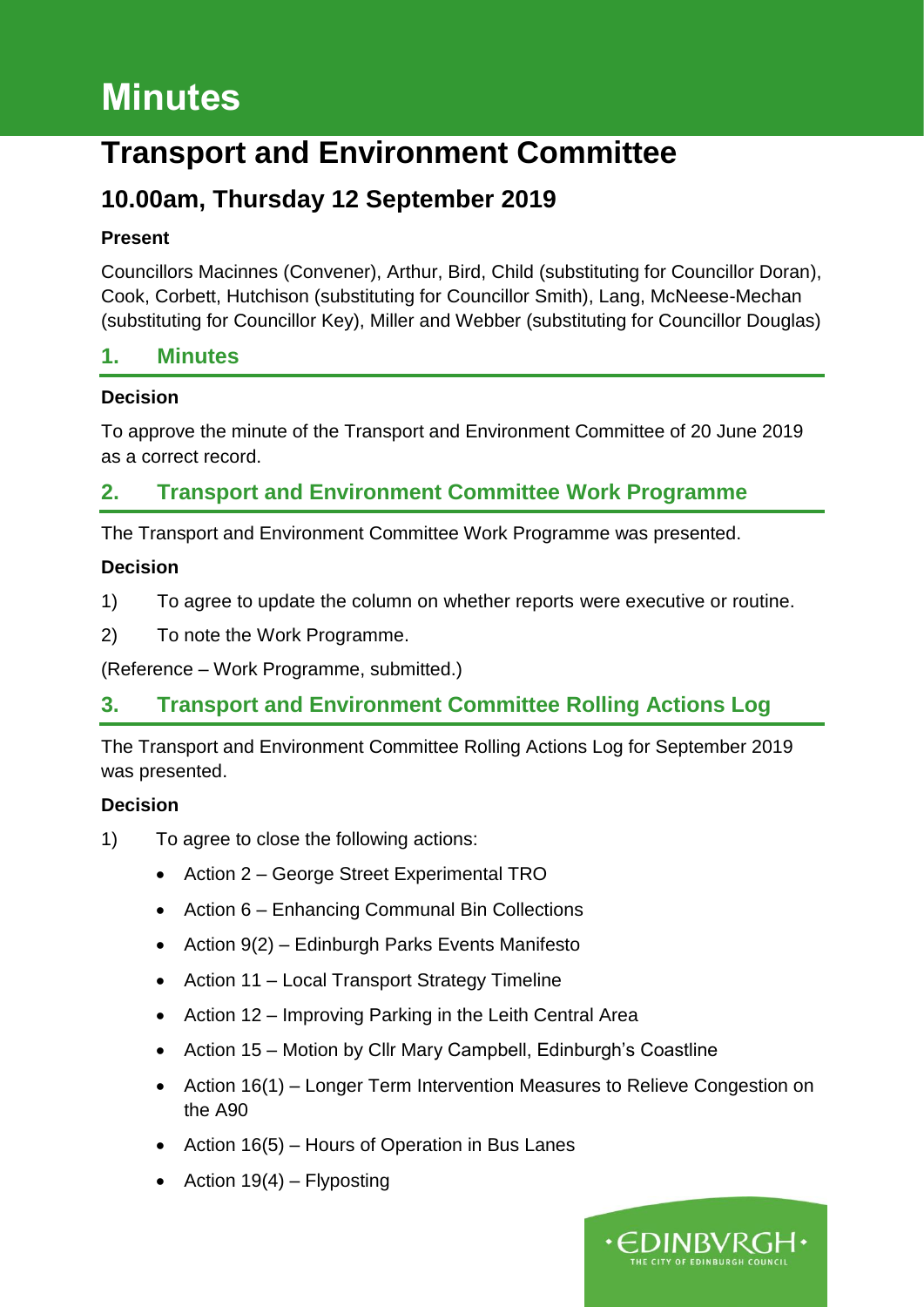- Action 27 Motion by Cllr Corbett Waste Collection Service Over the Festive Period
- Action 28 Motion by Cllr Whyte Intelligent Traffic Signals
- Action 29 Edinburgh Tram York Place to Newhaven Final Business Case
- Action 30 Strategic Parking Results of Area 1 Review and Corstorphine Consultation Results
- Action 32 Petition CCWEL Cycle Link
- Action 33 Summertime Street Operations Plan
- Action 39 Emergency Motion by the Coalition Bus Priority Measures on the A90
- Action 44 Motion by Cllr Staniforth Powderhall Railway Path
- Action 50 Petitions Parking Issues in Shandon
- Action 52 Motion by Cllr Hutchison Public Communal Bins in Muirhouse
- Action 53 Motion by Cllr Main Buses for All
- Action 60 CCWECL Section 2
- 2) To agree that all actions would be updated with an accurate completion date.
- 3) To agree that action 24 –Transport Asset Management Plan (TAMP) on leaf sweeping would be brought forward.
- 4) To otherwise note the outstanding actions.

(Reference – Rolling Actions Log, submitted.)

## **4. Transport and Environment Committee Business Bulletin**

The Transport and Environment Committee Business Bulletin for June 2019 was presented.

- 1) To the Business Bulletin.
- 2) To agree that the interim report on Open Streets would include details on how to achieve open streets in other parts of the city not limited to the city centre.
- 3) To agree that ward members would be included as stakeholders for Delivering Safer Streets.
- 4) To agree to add to the report a comparison of the Road Condition Index between the City of Edinburgh Council (CEC) and other local authorities.
- 5) To agree to circulate the report on road surface drainage to ward members once available.
- 6) To agree to include percentages against each ward when publishing the next update on gullies.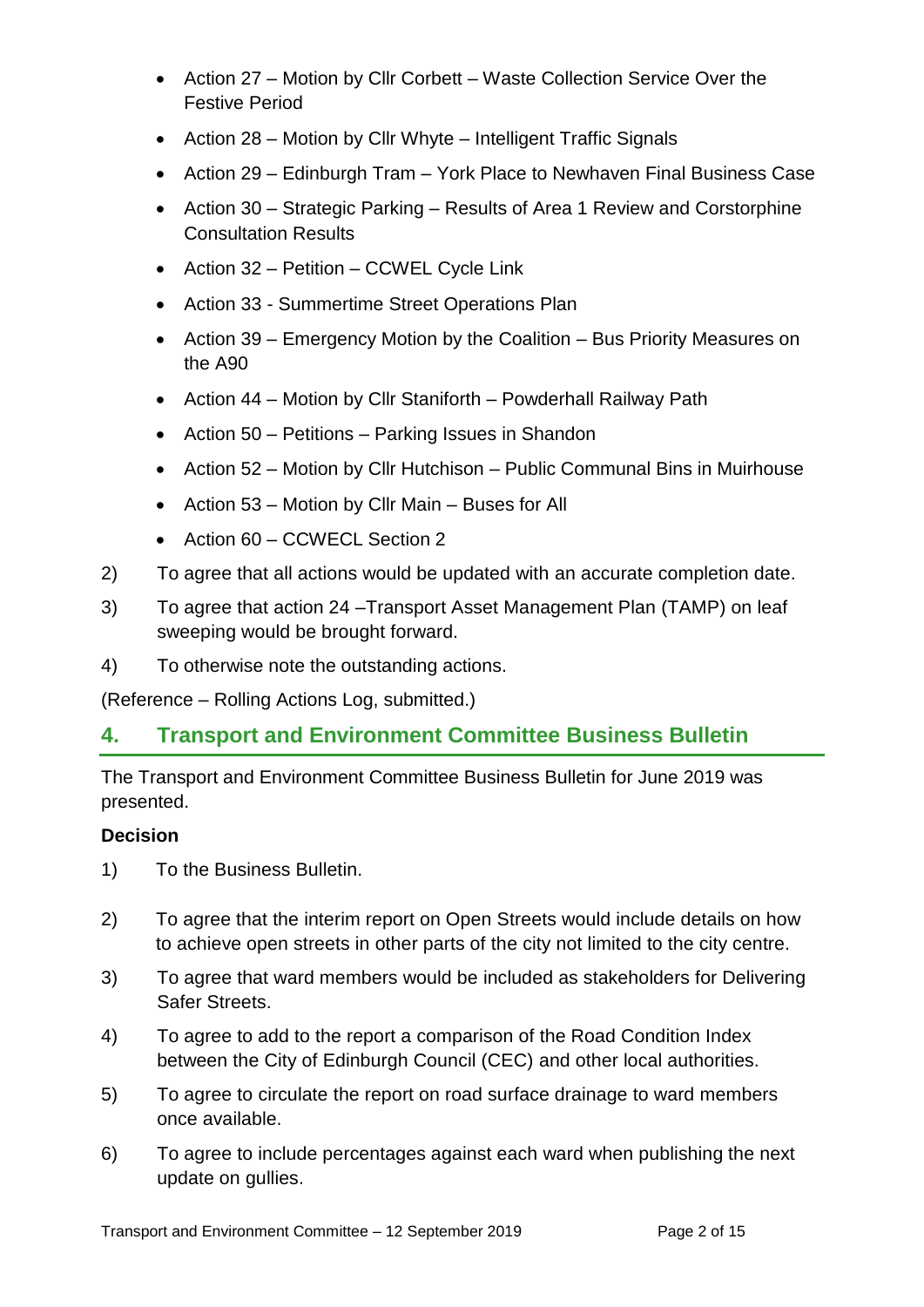- 7) To note that meeting between the Council, Lothian Buses and users as agreed at the previous committee was currently scheduled for 19 October 2019.
- 8) To agree to include a summary of the contract issued for tender on the Workplace Parking Levy in the next committee Business Bulletin.

(Reference – Business Bulletin, submitted.)

## **5. Petition for Consideration: Call for Independent Air Study Analysing the likely Impact of CCWEL Road Layout Changes on Roseburn Terrace NO2 Pollution Levels**

On 22 June 2017 the City of Edinburgh Council agreed the Petitions Committee be discontinued and that petitions would be sent to the responsible executive committees or in future locality committees for consideration.

A petition had been received which called for an independent air study to analyse the impact of the air quality of the City Centre West to East Link (CCWEL) road layout changes on Roseburn Terrace. The petitioners, George Rendall and John Yellowlees, attended the committee to speak on behalf of the petition.

The following points were raised:

- Residents and business owners along Roseburn Terrace were concerned about the potential impact of the CCWEL on air pollution levels.
- The petitioners raised concerns regarding Council officers being in disagreement with an independent pollution expert acting on behalf of The Roseburn Vision Group and called for a study on air quality impact to be independent of the Council.
- Concerns were also raised regarding the removal of one lane through Roseburn Terrace and whether it would be possible to reroute traffic along Roseburn Place to prevent an increase in pollution on Roseburn Terrace.
- The petitioners requested that an EDMS pollution study be conducted and that the independent expert be allowed to view the figures.

## **Decision**

To consider the terms of the petition 'Call for Independent Air Study Analysing the likely Impact of CCWEL Road Layout Changes on Roseburn Terrace NO2 Pollution Levels' as set out in Appendix one of the report.

(References – Act of Council (No 2), 22 June 2017; report by the Chief Executive, submitted)

## **6. Edinburgh City Centre Transformation – Finalised Strategy**

On 5 October 2017, the Transport and Environment Committee agreed the scope of a programme to transform central Edinburgh with an aim to improve its public realm; prioritise sustainable travel on foot, by bike and public transport; and through these changes enable a wider range of sustainable development and public health outcomes.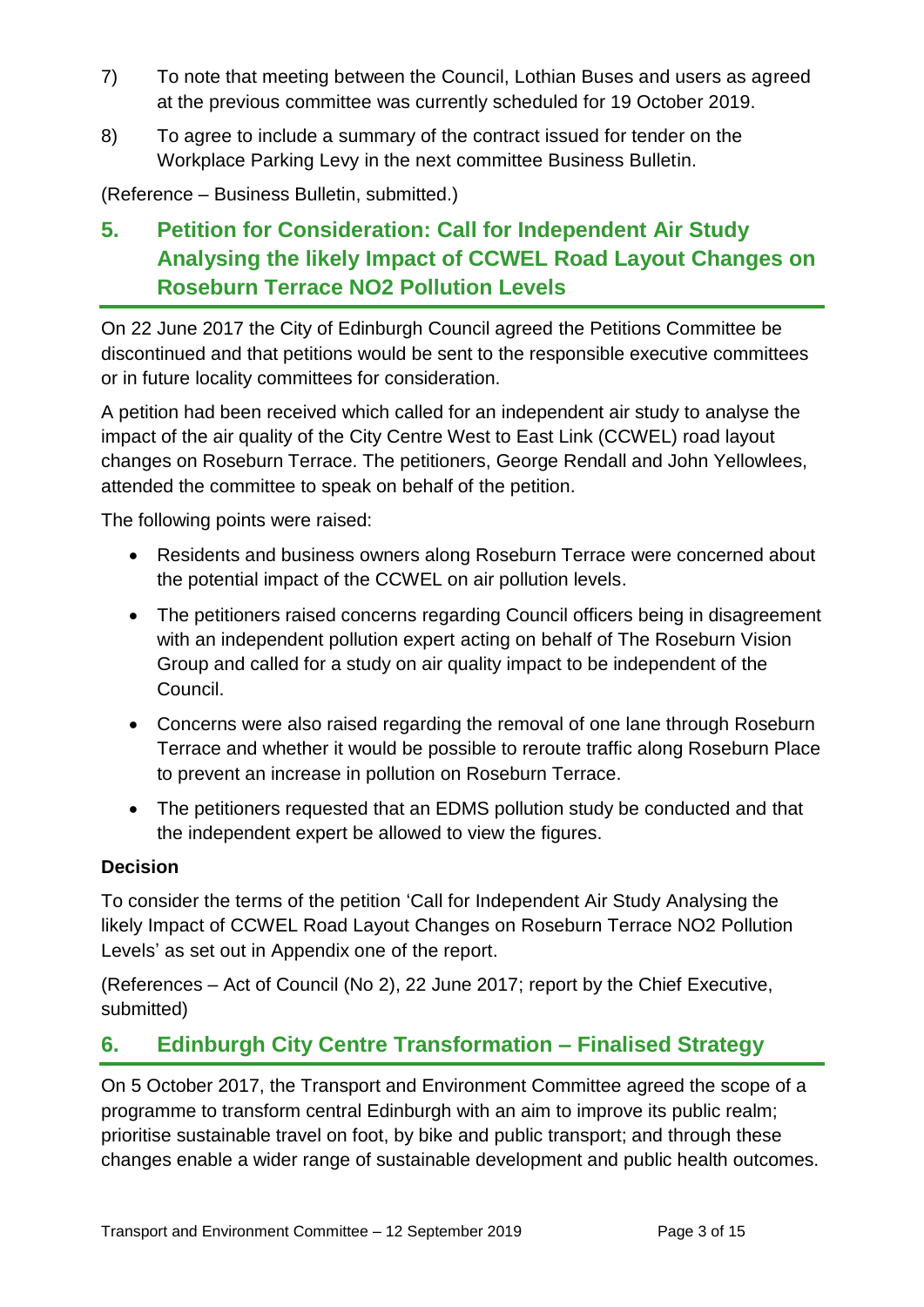On 16 May 2019, The Proposed Strategy was approved for consultation by the Transport and Environment Committee. Between 27 May and 7 July 2019, 3,056 responses to the ECCT survey and a further 28 written responses were received.

On 12 September 2019, the Transport and Environment Committee considered the Finalised Strategy, which presented the consultation feedback and how this influenced the strategy. The report also included the ten-year Programme Delivery Plan (PDP) and funding strategy, alongside performance measures to monitor the outcome of delivering ECCT.

## **Motion**

- 1) To note the outcome of public consultation on Edinburgh City Centre Transformation's (ECCTs) Proposed Strategy and draft Environmental Report and how this had influenced the Finalised Strategy.
- 2) To note the proposed outcome-based performance measures included in the Finalised Strategy and the development of a ten year Programme Delivery Plan (PDP) including a funding strategy and resourcing requirements.
- 3) To note the early actions in the PDP, in particular those to implement selected traffic free streets in the Old Town, to reduce traffic displacement and to strengthen alignment between city centre projects.
- 4) To note the funding award of £0.520m from Sustrans Scotland's 'Places for Everyone' grant scheme in order to progress the following projects identified in the PDP:
	- i) To support creation of a pedestrian priority zone in the Old and New Towns of Edinburgh by undertaking a feasibility study of filtered permeability for vehicle traffic.
	- ii) To develop outline concept designs for street space re-allocation on Lothian Road to create a multi-modal boulevard.
	- iii) To explore options for routing a new pedestrian and cycle bridge across the Waverley valley.
- 5) To approve the finalised ECCT Strategy and PDP to guide the future design, operation and management of the city centre.
- 6) To agree that progress updates would be reported to Transport and Environment Committee every six months with key gateway PDP reviews in years 3, 5, 7 and 10.
- moved by Councillor Macinnes, seconded by Councillor Child

## **Amendment 1**

1) To note the outcome of public consultation on Edinburgh City Centre Transformation's (ECCTs) Proposed Strategy and draft Environmental Report and how this had influenced the Finalised Strategy.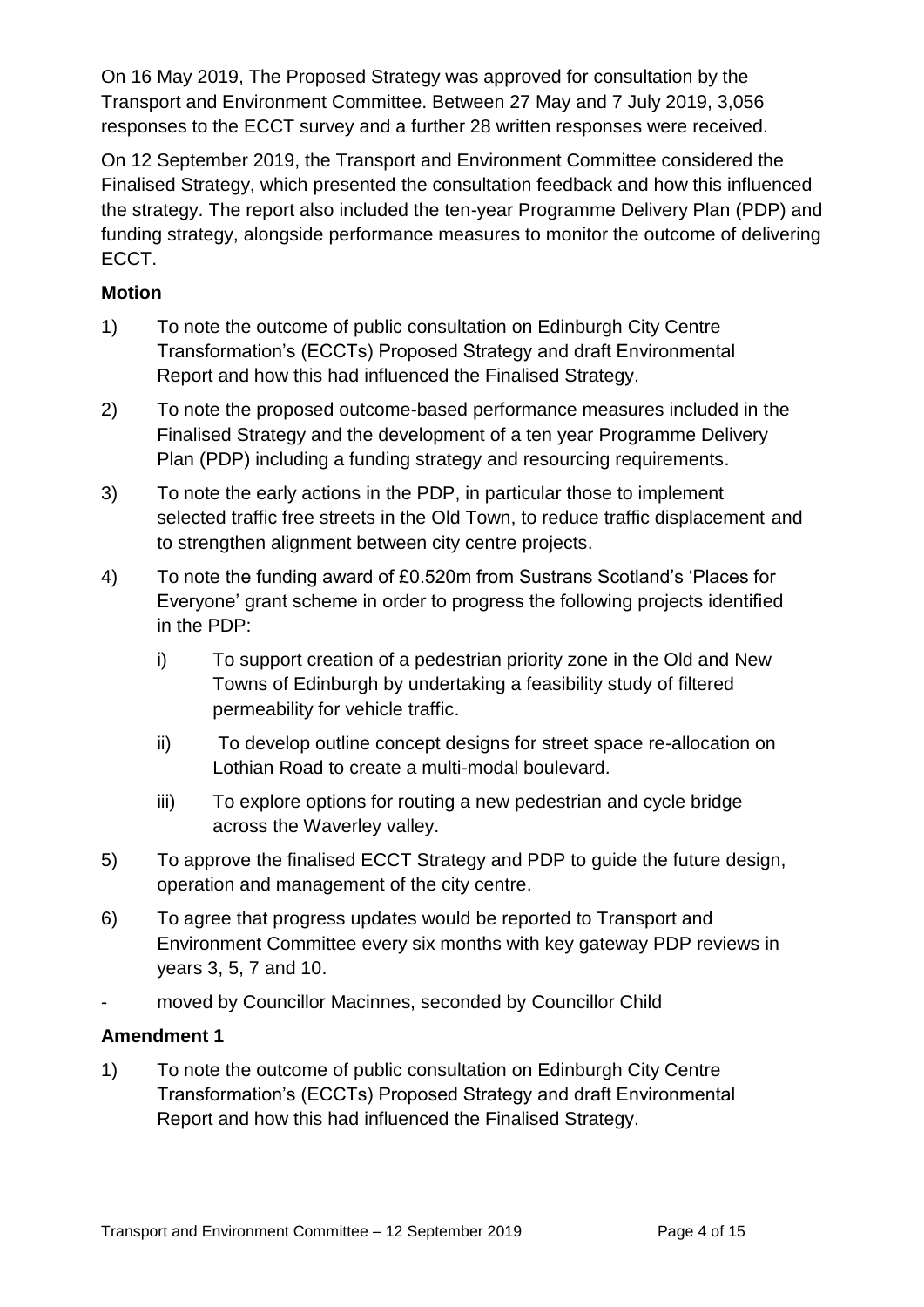- 2) To note the proposed outcome-based performance measures included in the Finalised Strategy and the development of a ten year Programme Delivery Plan (PDP) including a funding strategy and resourcing requirements.
- 3) To note the early actions in the PDP, in particular those to implement selected traffic free streets in the Old Town, to reduce traffic displacement and to strengthen alignment between city centre projects.
- 4) To note the funding award of £0.520m from Sustrans Scotland's 'Places for Everyone' grant scheme in order to progress the following projects identified in the PDP:
	- i) To support creation of a pedestrian priority zone in the Old and New Towns of Edinburgh by undertaking a feasibility study of filtered permeability for vehicle traffic.
	- ii) To develop outline concept designs for street space re-allocation on Lothian Road to create a multi-modal boulevard.
	- iii) To explore options for routing a new pedestrian and cycle bridge across the Waverley valley.
- 5) To approve the finalised ECCT Strategy and PDP to guide the future design, operation and management of the city centre.
- 6) To agree that progress updates would be reported to Transport and Environment Committee every six months with key gateway PDP reviews in years 3, 5, 7 and 10.
- 7) To note the requests from members of the public for clearer information about how the strategy would meet its stated principle of "inclusive and accessible".
- 8) To note that as ECCT moved forward there would be opportunities to increase inclusivity and accessibility through detailed proposals.
- 9) To request a suite of communications in a variety of accessible media and formats which consolidated all of the relevant information from the strategy about how inclusivity and accessibility would be protected and improved.
- moved by Councillor Miller, seconded by Councillor Corbett

- 1) To note the outcome of public consultation on Edinburgh City Centre Transformation's (ECCTs) Proposed Strategy and draft Environmental Report and how this had influenced the Finalised Strategy.
- 2) To note the proposed outcome-based performance measures included in the Finalised Strategy and the development of a ten year Programme Delivery Plan (PDP) including a funding strategy and resourcing requirements.
- 3) To note the early actions in the PDP, in particular those to implement selected traffic free streets in the Old Town, to reduce traffic displacement and to strengthen alignment between city centre projects.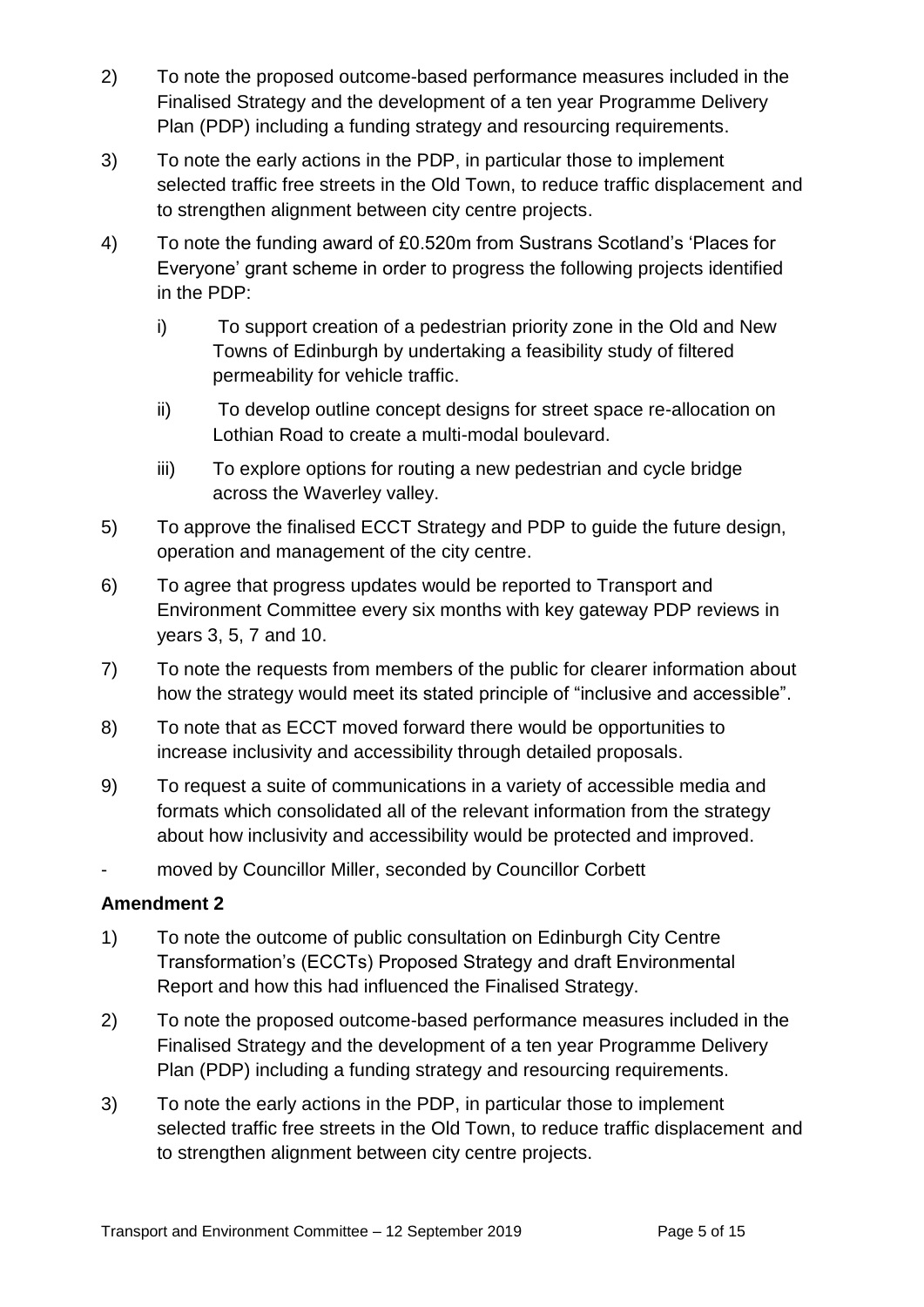- 4) To note the funding award of £0.520m from Sustrans Scotland's 'Places for Everyone' grant scheme in order to progress the following projects identified in the PDP:
	- i) To support creation of a pedestrian priority zone in the Old and New Towns of Edinburgh by undertaking a feasibility study of filtered permeability for vehicle traffic.
	- ii) To develop outline concept designs for street space re-allocation on Lothian Road to create a multi-modal boulevard.
	- iii) To explore options for routing a new pedestrian and cycle bridge across the Waverley valley.
- 5) To approve the finalised ECCT Strategy and PDP to guide the future design, operation and management of the city centre.
- 6) To agree that progress updates would be reported to Transport and Environment Committee every six months with key gateway PDP reviews in years 3, 5, 7 and 10.
- 7) To agree that the draft City Mobility Plan, due before the committee in December 2019, should detail how the ECCT commitment to prioritise public transport would be delivered. Specifically, this plan should address;
	- i) The importance of bus connections running to, from and through the city centre.
	- ii) The accessibility of such bus services within the city centre.
- moved by Councillor Lang, seconded by Councillor Webber

- 1) To note the report recommendations.
- 2) To recognise the merits of a programme to transform central Edinburgh, in particular: to improve its public realm; prioritise sustainable travel on foot, by bike and public transport; and through these changes enable a wider range of sustainable development and public health outcomes, all while seeking to make use of a joined-up approach to city centre management.
- 3) To nonetheless express disappointment and concern at the continued lack of specifics around many elements of ECCT - many of which remained purely aspiration in nature and consider this unacceptable for what was termed a 'finalised strategy'.
- 4) To note the lack of detail around bus service changes particularly concerning, given the additional pressure the council had already placed on Lothian Buses and the huge inconvenience lesser services could have on Edinburgh's working population and their families - the numbers of which could not be catered for by a 'hopper bus'.
- 5) To note that Lothian Buses had formally voiced its concerns in respect of the above and the resulting consequences for the firm's financial viability.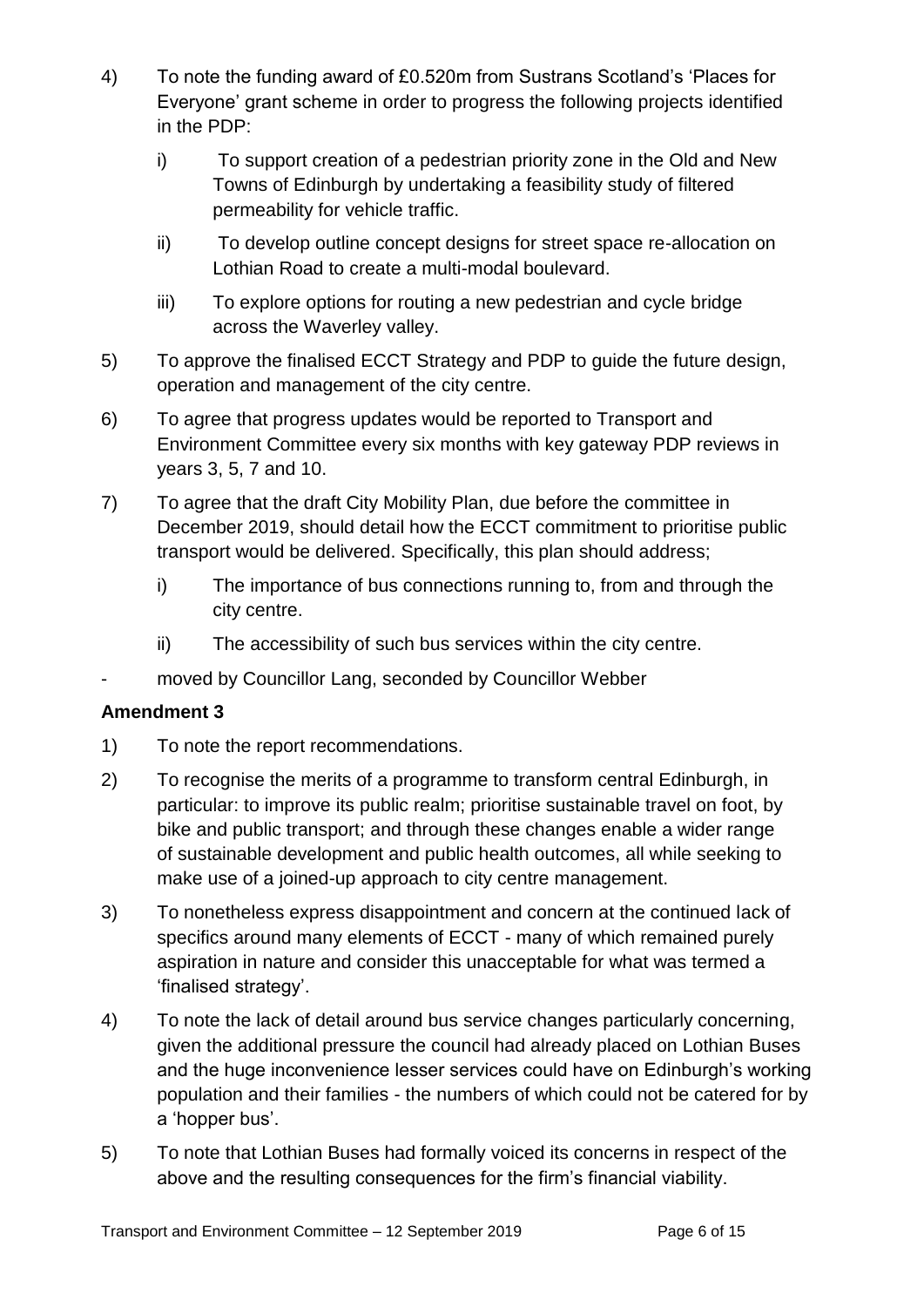- 6) To note that, despite assurances full funding details would be provided, little fresh financial detail was provided, with the report acknowledging huge uncertainty around later stage projects, which were deliverable only 'as and when' funding might have theoretically become available.
- 7) To agree for a revised, focused and detailed plan to come back to committee which progressed with a management and operations centre and to seek to demonstrate that the Council could complete - within agreed budgets and timescales - the following flagship place making projects: George Street and First New Town Project, a refreshed Royal Mile Action Plan and the CCEW cycle link. All projects would include robust monitoring and impact assessments to inform future decision making.
- 8) To agree that Open Streets required to run in its current iteration for far longer to enable meaningful data gathering and stakeholder engagement which could also be used to inform future place making project decisions.
- moved by Councillor Cook, seconded by Councillor Hutchison

In terms of Standing Order 21.11, Amendments 1 and 2 were accepted as addendums to the motion by Councillor Macinnes.

## **Voting**

| For the motion | 8 votes |
|----------------|---------|
| For amendment  | 3 votes |

(For the motion – Councillors Arthur, Bird, Child, Corbett, Lang, Macinnes, McNeese-Mechan and Miller.

For the amendment – Councillors Cook, Hutchison and Webber.)

## **Decision**

To approve the following adjusted motion by Councillor Macinnes:

- 1) To note the outcome of public consultation on Edinburgh City Centre Transformation's (ECCTs) Proposed Strategy and draft Environmental Report and how this had influenced the Finalised Strategy.
- 2) To note the proposed outcome-based performance measures included in the Finalised Strategy and the development of a ten year Programme Delivery Plan (PDP) including a funding strategy and resourcing requirements.
- 3) To note the early actions in the PDP, in particular those to implement selected traffic free streets in the Old Town, to reduce traffic displacement and to strengthen alignment between city centre projects.
- 4) To note the funding award of £0.520m from Sustrans Scotland's 'Places for Everyone' grant scheme in order to progress the following projects identified in the PDP:
	- i) To support creation of a pedestrian priority zone in the Old and New Towns of Edinburgh by undertaking a feasibility study of filtered permeability for vehicle traffic.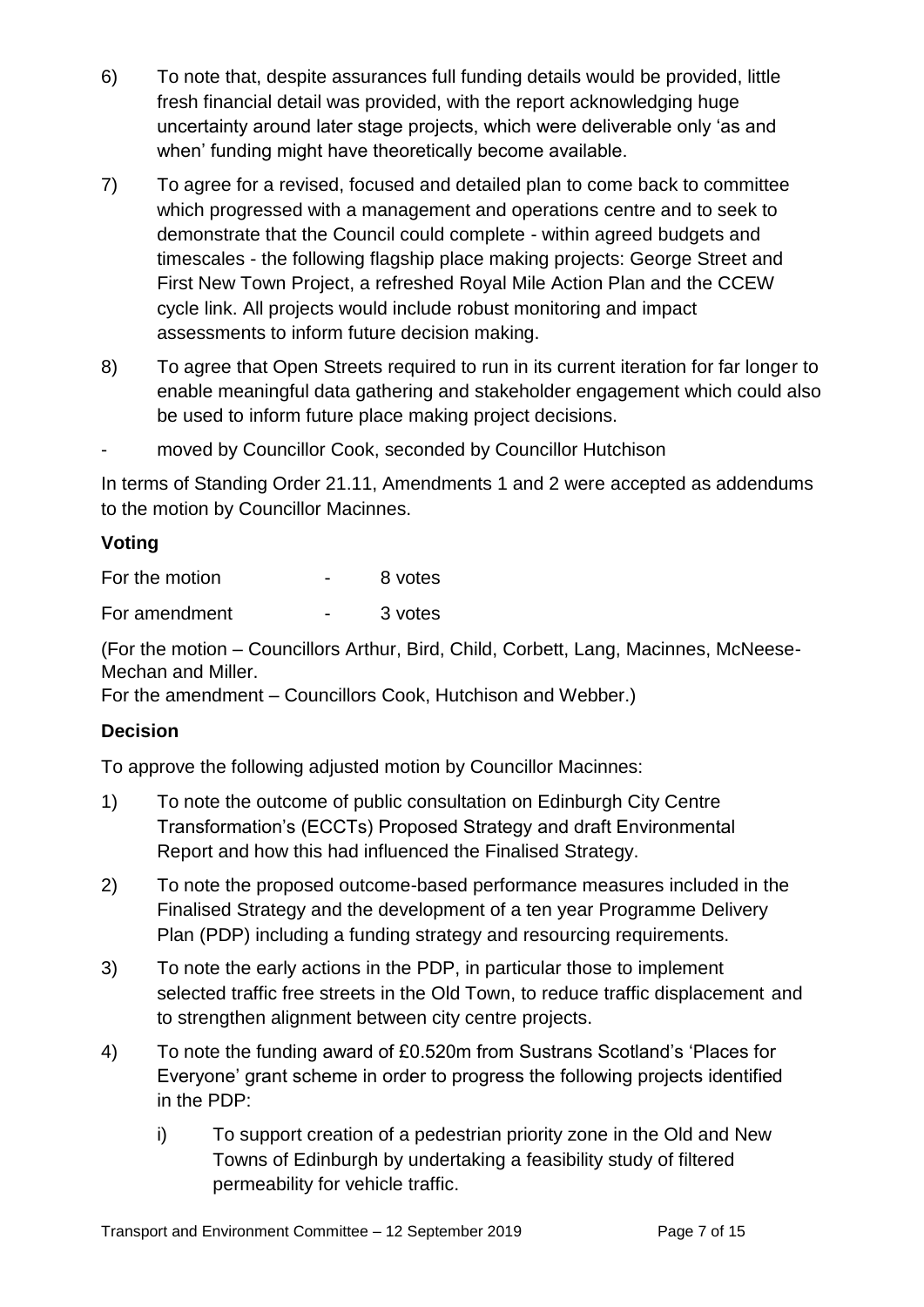- ii) To develop outline concept designs for street space re-allocation on Lothian Road to create a multi-modal boulevard.
- iii) To explore options for routing a new pedestrian and cycle bridge across the Waverley valley.
- 5) To approve the finalised ECCT Strategy and PDP to guide the future design, operation and management of the city centre.
- 6) To agree that progress updates would be reported to Transport and Environment Committee every six months with key gateway PDP reviews in years 3, 5, 7 and 10.
- 7) To note the requests from members of the public for clearer information about how the strategy would meet its stated principle of "inclusive and accessible".
- 8) To note that as ECCT moved forward there would be opportunities to increase inclusivity and accessibility through detailed proposals.
- 9) To request a suite of communications in a variety of accessible media and formats which consolidated all of the relevant information from the strategy about how inclusivity and accessibility would be protected and improved.
- 10) To agree that the draft City Mobility Plan, due before the committee in December 2019, should detail how the ECCT commitment to prioritise public transport would be delivered. Specifically, this plan should address;
	- i) The importance of bus connections running to, from and through the city centre.
	- ii) The accessibility of such bus services within the city centre.

In accordance with Standing Order 29.1, the decision was referred to Council for approval.

(References – Transport and Environment Committee on 5 October 2017 (item 9); 15 May 2019 (item 6); report by the Executive Director of Place, submitted)

## **Declaration of Interests**

Councillors Macinnes declared a non-financial interest in this item as Chair of Transport for Edinburgh.

## **7. Bus Stop Removal, Liberton Road at Goods Corner**

As part of the Council's strategy to improve conditions for Public Transport, where physical changes were being made to the road network, the opportunity was taken to review the spacing of bus stops at that time.

Following the construction of a new development at the corner of Liberton Road and Gilmerton Road a decision was taken not to reinstate the bus stop at this location.

## **Decision**

1) To note the report.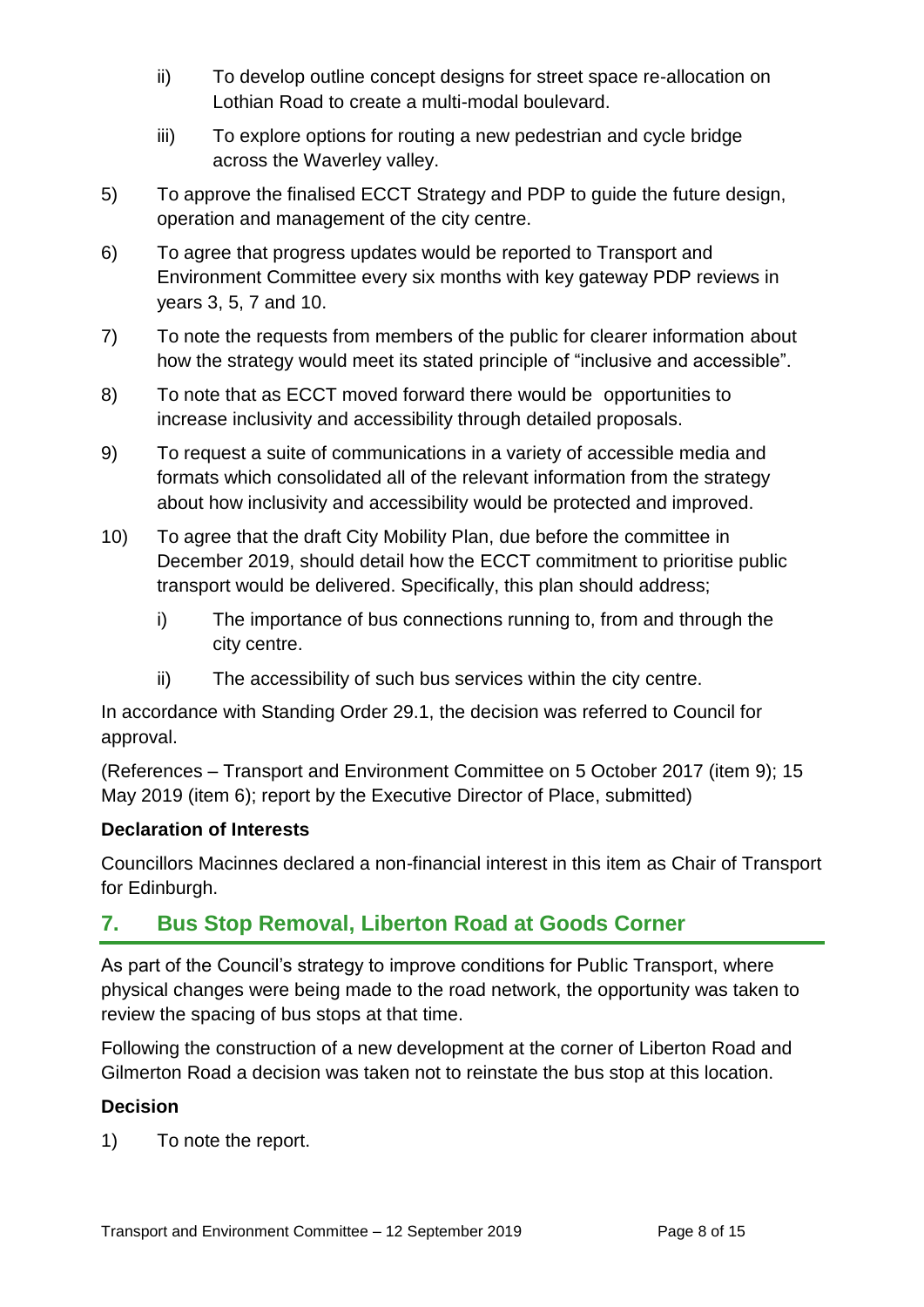- 2) To agree that the Goods Corner bus stop would not be reinstated and that consultation was carried out with local residents on the proposal to relocate the stop closest to Braidburn Court which was a few metres to the north, to create more regular spacing at this location.
- 3) To agree to circulate the papers from the Bus Stop Rationalisation Workshop that took place on 11 September 2019.
- 4) To agree to reconvene the workshop for members.

(Reference – report by the Executive Director of Place, submitted)

## **8. Risk Based Approach to Road Asset Safety Inspections**

Approval was sought for policy on road safety inspections to comply with the guidance, 'Well Managed Highway Infrastructure'.

The policy referred to the suite of guidance documents provided by The Society of Chief Officers for Transportation in Scotland (SCOTS) for the management and implementation of road safety inspections. These had been revised to accommodate the local context of the City of Edinburgh Council. Implementation of the policy was also supported by a SCOTS Training toolkit.

#### **Decision**

- 1) To agree to the adoption of the Road Safety Inspection Policy, as detailed in Appendix 1, to fulfil the requirements of the Code of Practice in implementing a risk based approach.
- 2) To agree to amend Table 9 in the report so that the first column would be Impact on People.

(Reference – report by the Executive Director of Place, submitted)

## **9. Deposit Return Scheme (DRS) for Drinks Containers**

The Scottish Government announced its intention to proceed with a deposit return scheme to encourage recycling of most drinks containers.

In response to a motion by Councillor Macinnes on 16 May 2019, the report summarised what was now known about how the scheme was proposed to operate.

When the scheme was scheduled to begin, most drinks containers would carry a deposit of 20p, and should be returned to retailers rather than: being disposed of in household recycling or waste collections; disposed of in litter bins; or disposed of as litter. This would have an impact on the Council in terms of the waste and recycling it currently manages, as well as providing opportunities for schools and other organisations to potentially raise funds by acting as collection points.

- 1) To note the report.
- 2) To agree to circulate a briefing note to members on the Scottish Government consultation and CEC's response.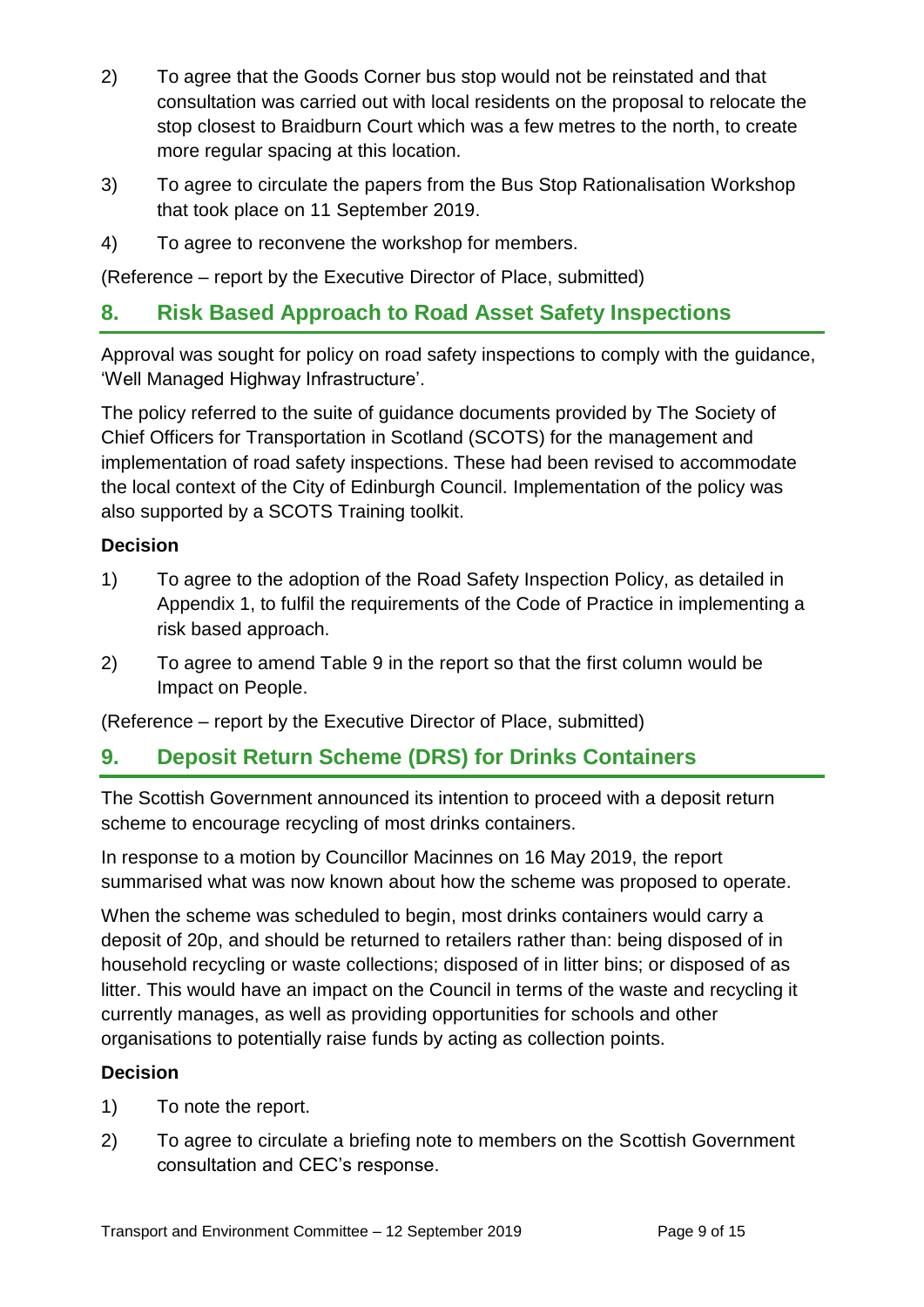(References – Transport and Environment Committee on 15 May 2019 (item 20); report by the Executive Director of Place, submitted)

## **10. Waste and Cleansing Services Performance Update**

An update was provided on the Waste and Cleansing Services performance for the quarter one (April to June) of financial year 2019/20, along with an update on the progress made towards the activities to revise the suite of performance reporting measures for the service and the next steps involved.

In response to a motion by Councillor Webber to Council on 30 May 2019 an update was also included to address the points raised on waste collection services and the impact of bin placement.

#### **Decision**

To note the report including the activities and dependencies outlined within the report and the progress made towards these.

(References – Act of Council (No 15), 30 May 2019; report by the Executive Director of Place, submitted)

## **11. Strategic Review of Parking – Review Results for Areas 4 and 5 and Proposed Implementation Strategy**

On 9 August 2018, the Transport and Environment Committee approved the commencement of a Strategic Review of Parking that would look at parking pressures across the entire Edinburgh area. This review would help to form a citywide strategy for addressing parking pressures, taking a proactive approach on policy and strategy grounds.

An update was provided on the results of that review for the south-east and north areas of the city, drawing together the results from the three, previously reported areas and making recommendations based on the full results from across the city.

#### **Motion**

- 1) To note the result of the initial investigation of parking pressures in Area 4 South-east Edinburgh and Area 5 – North Edinburgh as detailed in Appendix 3 and Appendix 4 of the report.
- 2) To recognise the potential economic, traffic management and air quality benefits of reducing commuter parking around the city centre, as well as in our local centres and urban villages.
- 3) To note the overall results for Areas 1 through 5 of the Strategic Review, as detailed in Appendix 5 and Appendix 6 of the report.
- 4) To approve the detailed recommendations listed in paragraphs 4.32 4.64 of the report.
- moved by Councillor Macinnes, seconded by Councillor Child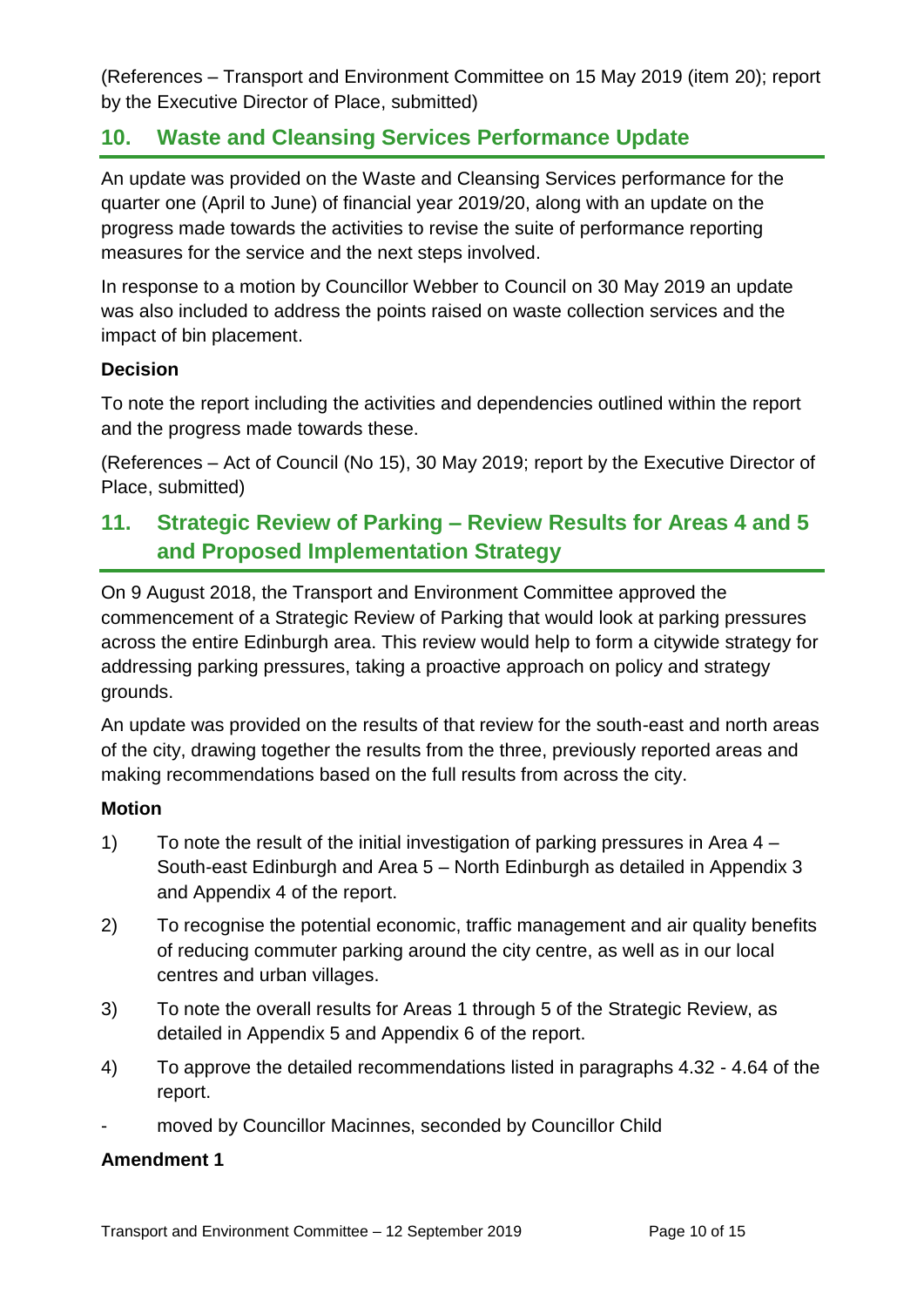- 1) To note the result of the initial investigation of parking pressures in Area 4 South-east Edinburgh and Area 5 – North Edinburgh as detailed in Appendix 3 and Appendix 4 of the report.
- 2) To recognise the potential economic, traffic management and air quality benefits of reducing commuter parking around the city centre, as well as in our local centres and urban villages.
- 3) To note the overall results for Areas 1 through 5 of the Strategic Review, as detailed in Appendix 5 and Appendix 6 of the report.
- 4) To approve the detailed recommendations listed in paragraphs 4.32 4.64 of the report while also reiterating Committee's agreement that the introduction of any new parking controls must have been seen to command the support of local residents within each proposed zone.
- moved by Councillor Cook, seconded by Councillor Hutchison

- 1) To note the result of the initial investigation of parking pressures in Area 4 South-east Edinburgh and Area 5 – North Edinburgh as detailed in Appendix 3 and Appendix 4 of the report.
- 2) To recognise the potential economic, traffic management and air quality benefits of reducing commuter parking around the city centre, as well as in our local centres and urban villages.
- 3) To note the overall results for Areas 1 through 5 of the Strategic Review, as detailed in Appendix 5 and Appendix 6 of the report.
- 4) To approve the detailed recommendations that are listed in paragraphs 4.32 4.64 of the report with the following exceptions:
	- a) Committee did not yet agree with the Area 5 conclusion with respect to Davidson's Mains and therefore instructed officers to engage with the Davidson's Mains and Silverknowes Association and ward councillors on further surveying of parking pressures within parts of the zone and to report back to the committee through the business bulletin within two cycles.
	- b) To agree that, in light of the specific risk of parking displacement to Blinkbonny Crescent and to the northern end of Craigleith Crescent, that these streets should be incorporated into the B5 Controlled Parking Area as soon as feasible.
	- c) To note the high probability of parking displacement to Murrayfield and therefore to agree to include this area as part of the phase 2 A8 Corridor investigation area.
	- d) To agree that within Blackhall East, streets north of Hillhouse Road / Queensferry Road should be included in the phase 3 Fettes/B3/B4/B5 investigation area, with remaining streets in Blackhall East designated for further monitoring.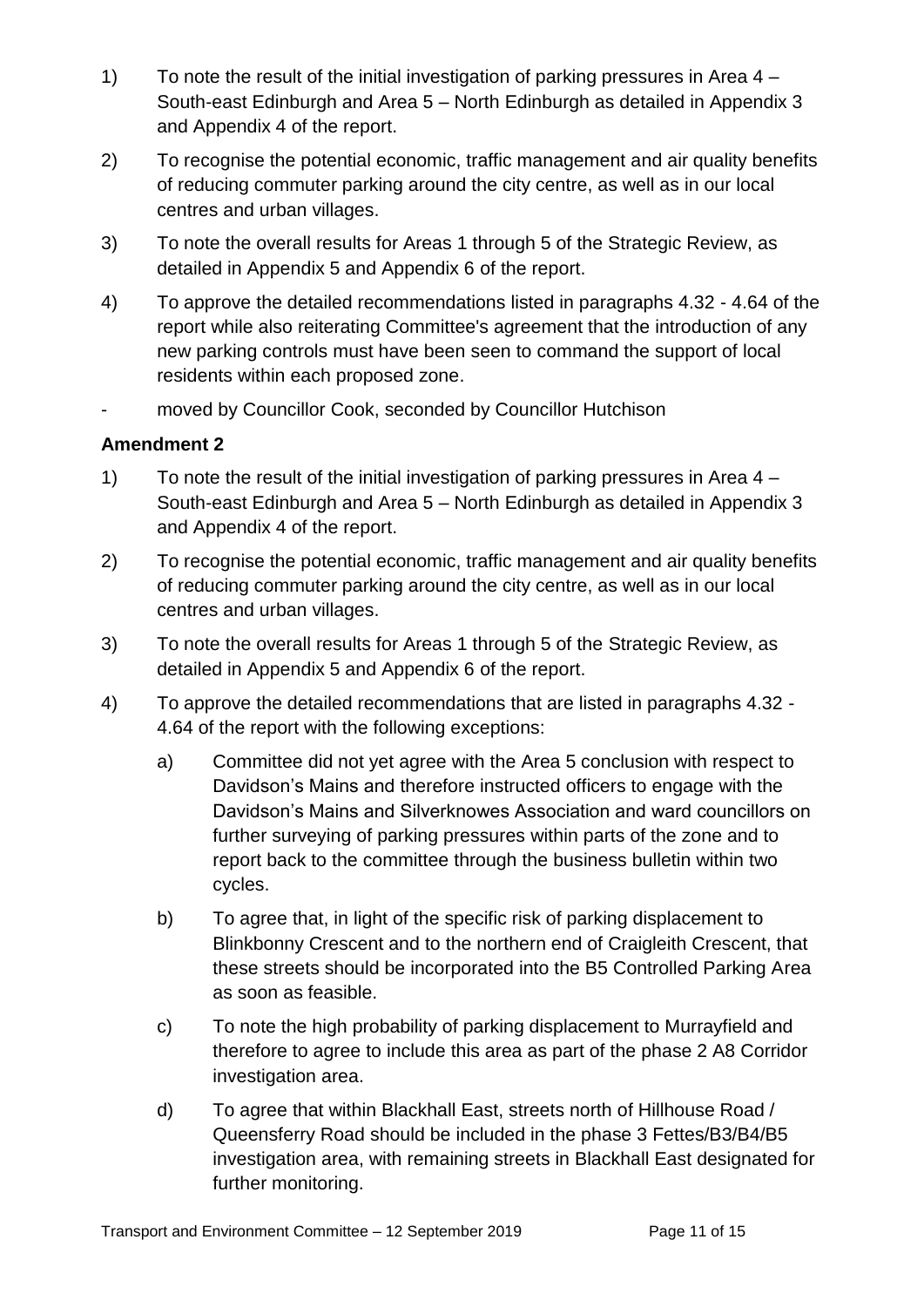moved by Councillor Lang, seconded by Councillor Webber

#### **Amendment 3**

- 1) To note the result of the initial investigation of parking pressures in Area 4 South-east Edinburgh and Area 5 – North Edinburgh as detailed in Appendix 3 and Appendix 4 of the report.
- 2) To recognise the potential economic, traffic management and air quality benefits of reducing commuter parking around the city centre, as well as in our local centres and urban villages.
- 3) To note the overall results for Areas 1 through 5 of the Strategic Review, as detailed in Appendix 5 and Appendix 6 of the report.
- 4) To approve the detailed recommendations listed in paragraphs 4.32 4.64 of the report.
- 5) To recognise that the work carried out in areas 1-5 constituted a significant level of independent analysis of parking pressures which demonstrated the needs for action in many areas to improve residents' quality of life, reduce congestion and improve road safety.
- 6) To recognise that delivery on the timeline outlined in Appendix 8 of the report would require robust project management and therefore to agree that a further report before the end of the year to set out arrangements for project oversight, officer capacity and resources needed.
- 7) To agree that, in parallel with the programme set out in the report and to complete the strategic overview, further analysis should be commissioned of factors affecting the underlying demand for the volume and location of parking and how key plans such as the City Mobility Plan and City Plan 2030 impacted on that.
- moved by Councillor Miller, seconded by Councillor Corbett

In terms of Standing Order 21(1), paragraph 4(a) of Amendment 2 and Amendment 3 in full were accepted as addendums to the motion by Councillor Macinnes.

## **Voting**

| For the motion (as adjusted) | $\sim$ | 7 votes |
|------------------------------|--------|---------|
| For Amendment 1              | $\sim$ | 3 votes |
| For Amendment 2              |        | 1 vote  |

(For the motion (as adjusted) – Councillors Arthur, Bird, Child, Corbett, Macinnes, McNeese-Mechan and Miller.

For Amendment 1 – Councillors Cook, Hutchison and Webber.

for Amendment 2 – Councillor Lang)

## **Decision**

To approve the following adjusted motion by Councillor Macinnes: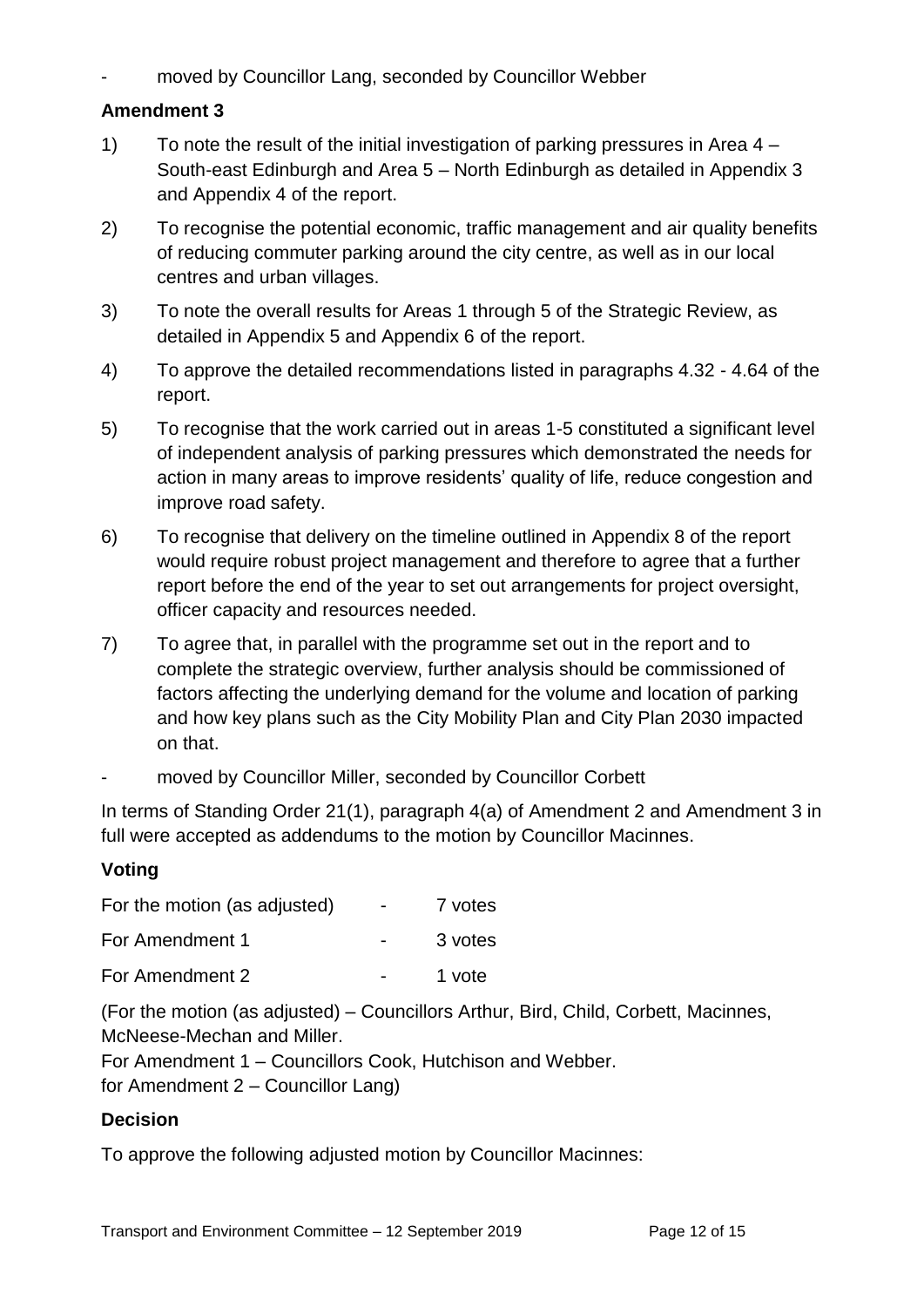- 1) To note the result of the initial investigation of parking pressures in Area 4 South-east Edinburgh and Area 5 – North Edinburgh as detailed in Appendix 3 and Appendix 4 of the report.
- 2) To recognise the potential economic, traffic management and air quality benefits of reducing commuter parking around the city centre, as well as in our local centres and urban villages.
- 3) To note the overall results for Areas 1 through 5 of the Strategic Review, as detailed in Appendix 5 and Appendix 6 of the report.
- 4) To note that committee did not yet agree with the Area 5 conclusion with respect to Davidson's Mains and therefore instructed officers to engage with the Davidson's Mains and Silverknowes Association and ward councillors on the further surveying of parking pressures within parts of the zone and to report back to the committee through the business bulletin within two cycles.
- 5) To recognise that the work carried out in areas 1-5 constituted a significant level of independent analysis of parking pressures which demonstrated the need for action in many areas to improve residents' quality of life, reduce congestion and improve road safety.
- 6) To recognise that delivery on the timeline outlined in Appendix 8 of the report would require robust project management and therefore to agree that a further report before the end of the year to set out arrangements for project oversight, officer capacity and resources needed.
- 7) To agree that, in parallel with the programme set out in this report and to complete the strategic overview, further analysis should be commissioned of factors affecting the underlying demand for the volume and location of parking and how key plans such as the City Mobility Plan and City Plan 2030 impacted on that.

(References – Transport and Environment Committee on 9 August 2018 (item 10); report by the Executive Director of Place, submitted)

## **12. Appointments to Working Groups 2019/2020**

The Transport and Environment Committee was required to annually re-appoint the membership of its working groups. The proposed membership structures of each were detailed in appendix 1 of the report.

- 1) To appoint the membership of the Working Groups for 2019/20 as detailed in Appendix 1 to the report.
- 2) To note that Councillor Watt had replaced Councillor Cameron on the Central Edinburgh Development Working Group as Vice-Convener of the Housing, Homelessness and Fair Work Committee.
- 3) To note that Councillor Miller had replaced Councillor Booth on the Tram All Party Oversight Group as Opposition Group Transport Spokesperson.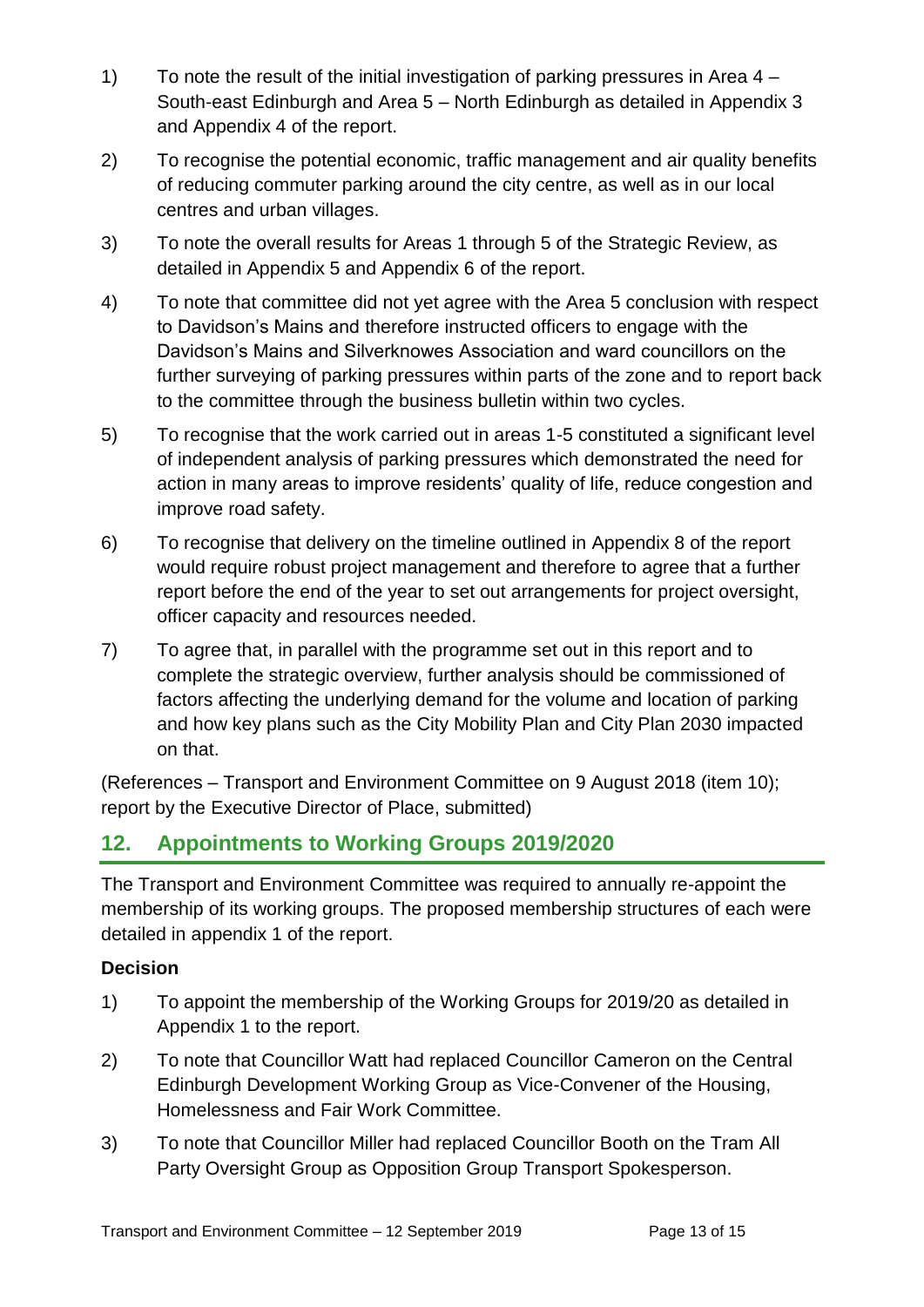- 4) To appoint Councillor Miller to the Transport Forum in place of Councillor Booth, as a change to the membership of working groups detailed in Appendix 1 to the report.
- 5) To agree to replace Councillor Gloyer with Councillor Lang on the Central Edinburgh Development Working Group, the All-Party Tram Oversight Working Group, the Transport Forum, and the Single Use Plastics Working Group.

(Reference – report by the Chief Executive, submitted)

## **13. Emergency Motion by Councillor Macinnes – Summer Festival Advertising**

The Convener ruled that the following item, notice of which had been given at the start of the meeting, be considered as a matter of urgency to allow the Committee to give early consideration to the matter, in accordance with Standing Order 21.3(d).

The following motion by Councillor Macinnes was submitted in terms of Standing Order 16(2):

"That Committee:

Notes the significant positive impact that the ban on temporary on-street advertising structures has had on the accessibility, safety and amenity of the city's streets since its implementation in November 2018.

Acknowledges that an exemption to the ban was agreed for the summer Festival period to enable official event-related signage to be displayed as part of the Council's management plan to tackle unauthorised flyposting in partnership with Out of Hand Ltd. Before managed advertising was implemented, unauthorised flyposting had a significant detrimental impact on the city's amenity and on the Council's resources.

Acknowledges that the contract with Out of Hand Ltd provides a managed service for venues, promoters, and acts associated with the Edinburgh Fringe, the world's largest arts festival. In addition, that the income from the contract supports additional services, such as street cleaning and environmental enforcement, during the summer festival period.

Notes that throughout the Festival season the Council works closely with event organisers to ensure event advertising meets with public safety requirements.

Recognises that, during this year's Festival, some concerns have been raised about event-related advertising, particularly around its impact on pedestrian accessibility.

Agrees that the Council will review the concerns raised with Out of Hand Ltd post Festival, and the outcome of this will be summarised in the '12-month review of the ban on A Boards and other temporary advertising structures' report, which is scheduled to be presented to the Transport and Environment Committee in December.

Notes that the committee report will also set out the possible consequences of any changes to the Festival advertising strategy."

moved by Councillor Macinnes, seconded by Councillor Child